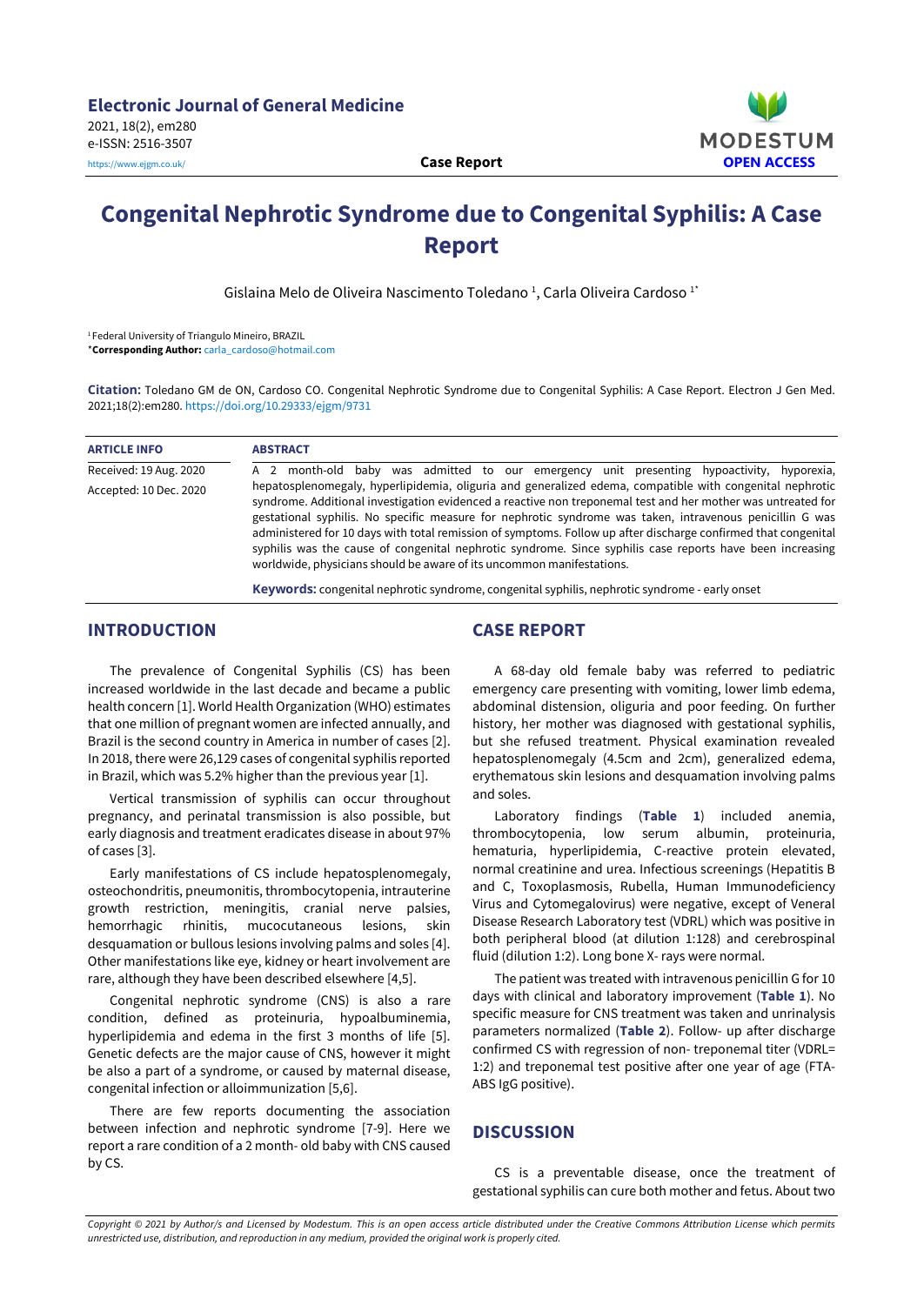**Table 1.** Laboratory Tests Results before treatment (BT) and after treatment (AT) for Congenital Syphilis

| <b>Laboratory results</b>         | вт      | АΤ      |
|-----------------------------------|---------|---------|
| Hemoglobin(g/dL)                  | 7.0     | 9.6     |
| Hematocrit(%)                     | 19.8    | 29.7    |
| Leukocytes(cels/mm <sup>3</sup> ) | 15,950  | 11,800  |
| Platelets(cels/mm <sup>3</sup> )  | 101,000 | 386,000 |
| Urea (mg/dL)                      | 23.9    | 7.3     |
| Creatinine(mg/dL)                 | 0.42    | 0.08    |
| Albumin(g/dL)                     | 2.24    | 3.39    |
| Total Colestherol (mg/dL)         | 284.4   | 109     |
| Triglycerides(mg/dL)              | 319     | 63      |
| C-reactive protein(mg/dL)         | 20.3    | 0.5     |

BT: before treatment; AT: after treatment

**Table 2.** Urinalysis parameters before treatment (BT) and after treatment (AT) for Congenital Syphilis

| <b>Urinalysis</b>    | вт             | AТ            |
|----------------------|----------------|---------------|
| Ph                   | 6.0            | 5.5           |
| Density              | 1,015          | 1,015         |
| Proteins             | $^{+++}$       | negative      |
| Hemoglobin           | $^{+++}$       | negative      |
| <b>Red Cells</b>     | 650,000/mL     | negative      |
| Leukocytes           | 75,000/mL      | negative      |
| 24 hours Proteinuria | 1,834.70 mg/dL | Not performed |

BT: before treatment; AT: after treatment

thirds of untreated women transmit the disease to their child, who become symptomatic at the first 3 months of life [2,4,10].

Early signs of CS are result of circulation of the *Treponema pallidum* through organs and tissues, triggering immune response, which causes vasculitis, necrosis and fibrosis. Immunocomplex deposition in the region of the glomerular basement membrane is related to renal disease, but the exact pathogenesis remains unknown [11-13]. Since the signs of CNS appear 6-8 weeks after birth, it seems that the immune response is most related to CNS than treponemal activity itself [14]. Renal involvement presents from mild albuminuria to severe disease, but the regression is fast after specific treatment, so CNS could be a transitory immunopathy in most cases [14].

Unfortunately, no biopsy was performed in this infant, but since *Treponema pallidum* circulates in all body, its presence in kidney cells does not confirm the correlation between CNS and CS [11,12]. The diagnosis ofrenal disease due to CS requires the evidence of clinical manifestations of CS in infant and/or positive serologic tests in the first weeks of life, evidence of maternal syphilis, signs of nephrotic syndrome and the absence of other causes and fast remission of symptoms after penicillin treatment [13,15]. This patient fullfills all these criteria.

Congenital infections are the second cause of CNS, but it should always be investigated as a cause first, because the treatment goal in these cases is to eradicate the pathogen, which *per si* is effective to reverse initial renal abnormalities [13,14]. The treatment with penicillin G was enough to reverse the CNS in this infant, no other measure was necessary (restriction diet, steroids), which was an indicator that CS was implicated to CNS [11,12,16,17].

CNS is a rare condition, and its association with CS is even lower [12,15]. Since the incidence of CS has been increasing, physicians should be attentive to this uncommon manifestation in order to provide early diagnosis and the correct treatment.

## **CONCLUSION**

Congenital nephrotic syndrome is an uncommon complication of congenital syphilis. This case illustrates this association, and it should be an alert to health care providers be attentive to unusual manifestations of congenital syphilis.

**Author contributions:** All authors have sufficiently contributed to the study, and agreed with the results and conclusions.

**Funding:** No funding source is reported for this study.

**Declaration of interest:** No conflict of interest is declared by authors.

#### **REFERENCES**

- 1. Ministry of Health. Syphilis. Boletim Epidemiológico da Secretaria de Vigilância em Saude [Epidemiological Bulletin of the Health Surveillance Secretariat]. 1st ed. Brasilia: Ministry of Health, National Health Foundation. Boletim Epidemiológico-Epidemiological Bulletin 2019;V(1). Available at: [http://www.aids.gov.br/pt-br/pub/](http://www.aids.gov.br/pt-br/pub/2019/boletim-epidemiologico-sifilis-2019) [2019/boletim-epidemiologico-sifilis-2019](http://www.aids.gov.br/pt-br/pub/2019/boletim-epidemiologico-sifilis-2019)
- 2. Minas Gerais State Health Secretariat. Análise Epidemiológica de Sífilis - Panorama de 2017 [Epidemiological Analysis of Syphilis - Panorama 2017]. Vol. 3. Belo Horizonte: Minas Gerais State Health Secretariat; 2018. Available at: [https://ammg.org.br/wp-content/](https://ammg.org.br/wp-content/uploads/sifiis.pdf) [uploads/sifiis.pdf](https://ammg.org.br/wp-content/uploads/sifiis.pdf)
- 3. Bezerra ML de MB, Fernandes FECV, de Oliveira Nunes JP, de Araújo Baltar SLSM, Randau KP. Congenital Syphilis as a Measure of Maternal and Child Healthcare, Brazil. Emerg Infect Dis.;25(8):1469-76. [https://doi.org/10.3201/eid2508.](https://doi.org/10.3201/eid2508.180298) [180298](https://doi.org/10.3201/eid2508.180298) PMid:31310223 PMCid:PMC6649332
- 4. Dobson, Tobias R Kollman SRM. Syphilis. In: Remington and Klein's infectious Diseases of the Fetus and Newborn Infant. 8 ed. Philadelphia, PA: Elsevier Saunders; 2016:512- 43.
- 5. Jalanko H. Congenital nephrotic syndrome. Pediatr Nephrol. 2020;24(11):2121-8. [https://doi.org/10.1007/](https://doi.org/10.1007/s00467-007-0633-9) [s00467-007-0633-9](https://doi.org/10.1007/s00467-007-0633-9) PMid:17968594 PMCid:PMC2753773
- 6. Joseph C, Gattineni J. Proteinuria and hematuria in the neonate: Current Opinion in Pediatrics. 2016 Apr;28(2):202- 8. <https://doi.org/10.1097/MOP.0000000000000323> PMid: 26845146 PMCid:PMC4808592
- 7. Besbas N, Bayrakci US, Kale G, Cengiz AB, Akcoren Z, Akinci D, et al. Cytomegalovirus-related congenital nephrotic syndrome with diffuse mesangial sclerosis. Pediatr Nephrol. 2006;21(5):740-2. [https://doi.org/10.1007/s00467-](https://doi.org/10.1007/s00467-006-0051-4) [006-0051-4](https://doi.org/10.1007/s00467-006-0051-4) PMid:16523262
- 8. Poyrazoglu HM, Dursun I, Bastug F, Gunduz Z, Akyıldız BN, Tulpar S. Cytomegalovirus infection and haemophagocytosis in a patient with congenital nephrotic syndrome. Pediatr Nephrol. 2009;24(11):2257-9. <https://doi.org/10.1007/s00467-009-1243-5> PMid:19603193
- 9. Hogan J, Fila M, Baudouin V, Peuchmaur M, Deschênes G, Niel O. Cytomegalovirus infection can mimic genetic nephrotic syndrome: a case report. BMC Nephrol. 2015;16(1):156. <https://doi.org/10.1186/s12882-015-0152-z> PMid:26395882 PMCid:PMC4580224